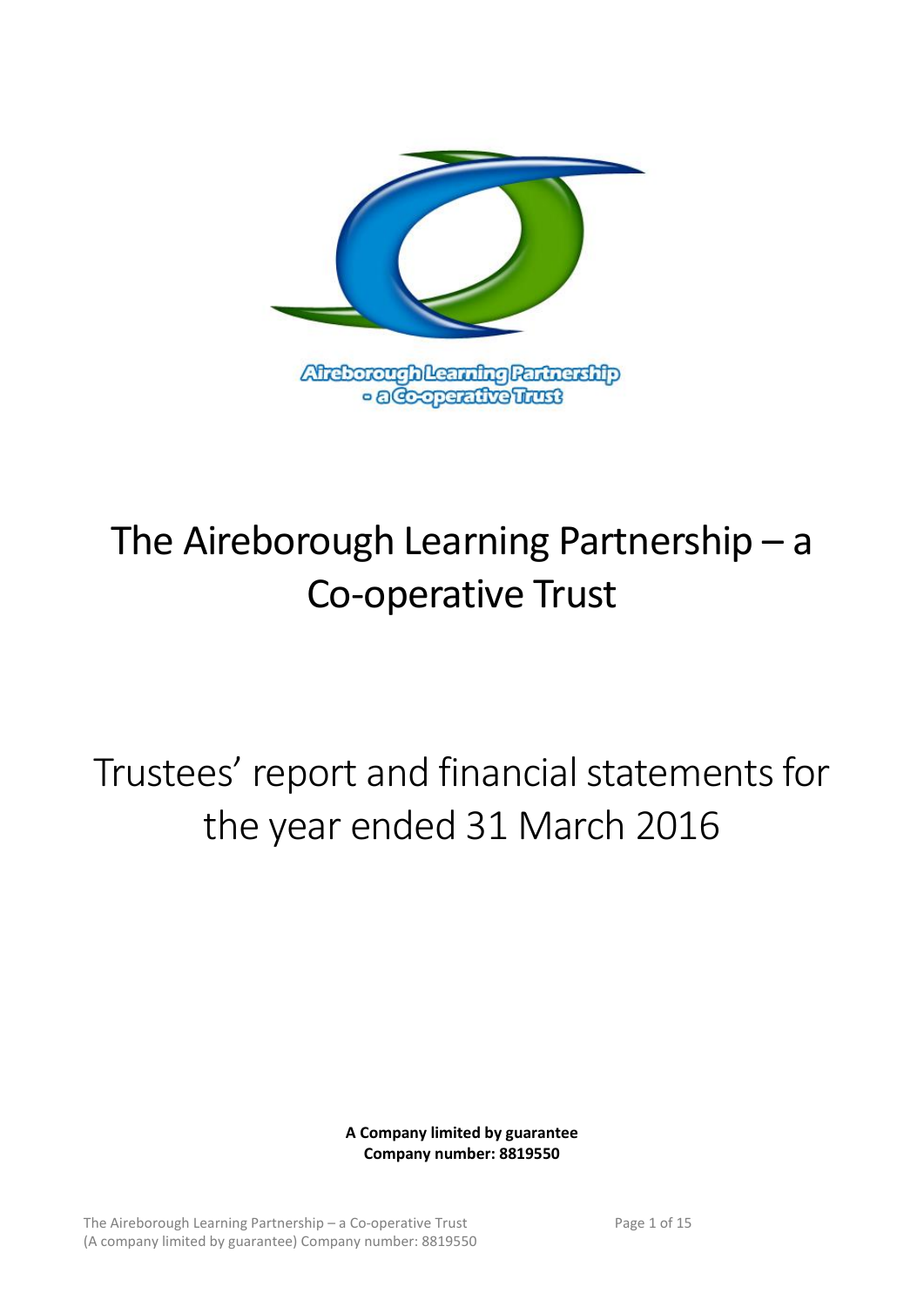# Contents

| Report of the Trustees (incorporating the Directors' report) for the year ended on 31 March 20165          |  |
|------------------------------------------------------------------------------------------------------------|--|
|                                                                                                            |  |
|                                                                                                            |  |
|                                                                                                            |  |
|                                                                                                            |  |
|                                                                                                            |  |
|                                                                                                            |  |
|                                                                                                            |  |
|                                                                                                            |  |
|                                                                                                            |  |
|                                                                                                            |  |
|                                                                                                            |  |
|                                                                                                            |  |
|                                                                                                            |  |
|                                                                                                            |  |
|                                                                                                            |  |
|                                                                                                            |  |
|                                                                                                            |  |
|                                                                                                            |  |
|                                                                                                            |  |
|                                                                                                            |  |
|                                                                                                            |  |
|                                                                                                            |  |
| Statement of financial activities, incorporating the income and expenditure account, for the year ended 31 |  |
|                                                                                                            |  |
|                                                                                                            |  |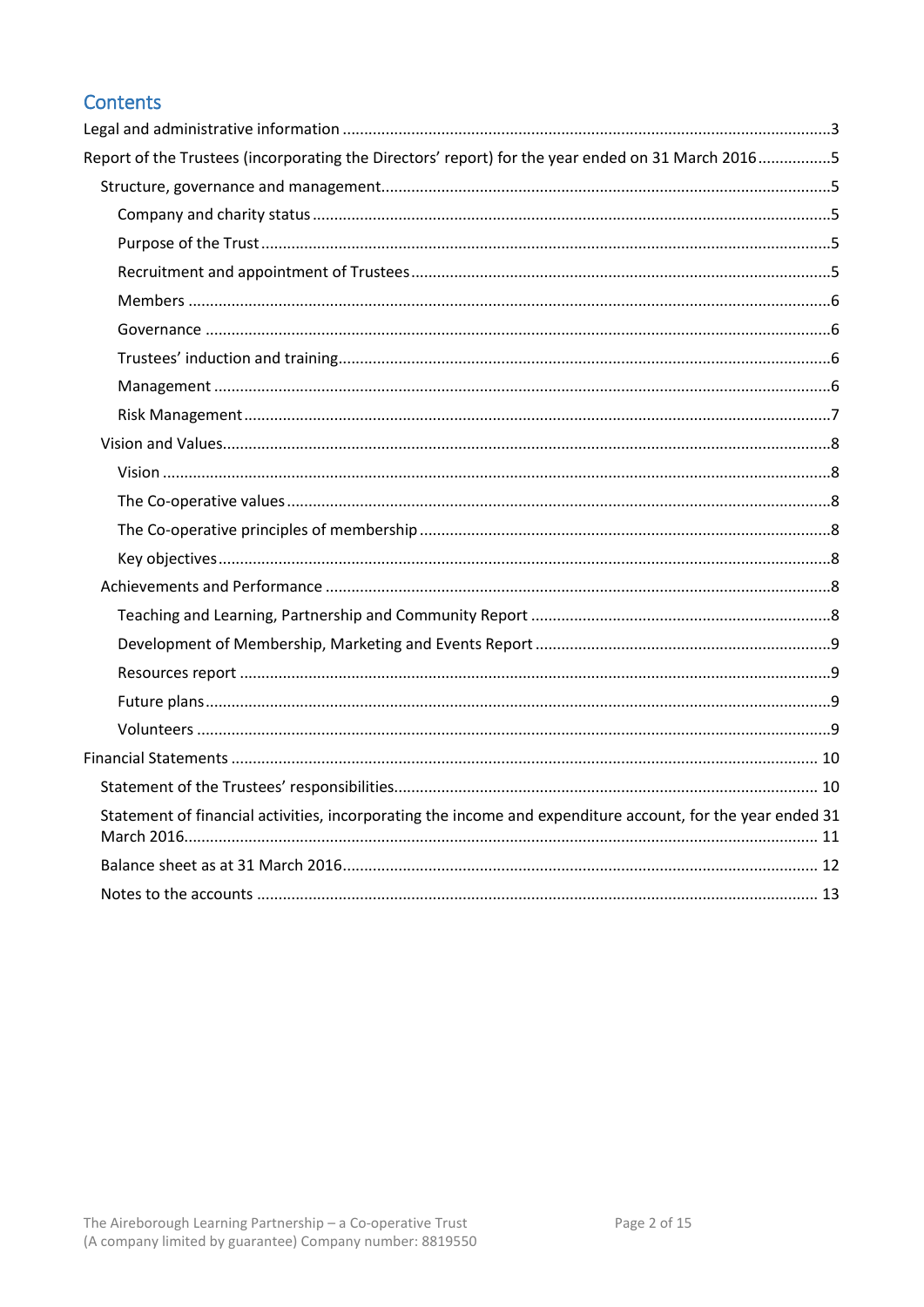# <span id="page-2-0"></span>**Legal and administrative information**

| <b>Company registration number</b> | 8819550                                                                                                                                                                                                                                                                                                                                              |                         |
|------------------------------------|------------------------------------------------------------------------------------------------------------------------------------------------------------------------------------------------------------------------------------------------------------------------------------------------------------------------------------------------------|-------------------------|
| <b>Registered office</b>           | <b>Guiseley School</b><br><b>Fieldhead Road</b><br>Guiseley<br>Leeds<br><b>LS20 8DT</b>                                                                                                                                                                                                                                                              |                         |
| <b>Trustees</b>                    |                                                                                                                                                                                                                                                                                                                                                      | <b>Appointed during</b> |
|                                    |                                                                                                                                                                                                                                                                                                                                                      | the year on:            |
|                                    | <b>Alison A Anslow</b><br><b>Simon D Armstrong</b><br>Maxine G Bell                                                                                                                                                                                                                                                                                  | 31 March 2016           |
|                                    | Veronica H Dandy<br>Alun J Davies<br>Paul R Dickinson<br>Kirsten J Finley<br>Shelagh Henderson                                                                                                                                                                                                                                                       | 29 June 2015            |
|                                    | <b>Rachel Hutton</b><br>Dawn M Lowry                                                                                                                                                                                                                                                                                                                 | 31 March 2016           |
|                                    | Delia Martin<br>Paul F Morrissey                                                                                                                                                                                                                                                                                                                     | 31 March 2016           |
|                                    | <b>Andrew Mottram</b>                                                                                                                                                                                                                                                                                                                                | 29 June 2015            |
|                                    | <b>Dale Norris</b>                                                                                                                                                                                                                                                                                                                                   | 31 March 2016           |
|                                    | <b>Shirley Parks</b><br><b>Heather L Pinches</b><br>Lisa Piotrowicz                                                                                                                                                                                                                                                                                  | 29 June 2015            |
|                                    | Jennifer J Place                                                                                                                                                                                                                                                                                                                                     | 31 March 2016           |
|                                    | <b>Michael K Purches</b>                                                                                                                                                                                                                                                                                                                             | 29 June 2015            |
|                                    | Jennifer A Rivas Pérez                                                                                                                                                                                                                                                                                                                               |                         |
|                                    | Caroline E Sibson                                                                                                                                                                                                                                                                                                                                    | 29 June 2015            |
|                                    | Simon R Toyne                                                                                                                                                                                                                                                                                                                                        | 31 March 2016           |
|                                    | David JM Winters                                                                                                                                                                                                                                                                                                                                     | 31 March 2016           |
| <b>Company Secretary</b>           | Catherine A Beaton                                                                                                                                                                                                                                                                                                                                   |                         |
| <b>Solicitors</b>                  | <b>DWF LLP</b><br>1 Scott Place<br>2 Hardman Street<br>Manchester<br>M33AA                                                                                                                                                                                                                                                                           |                         |
| <b>Member Schools</b>              | <b>Guiseley School</b><br><b>Guiseley Primary School and Aireborough</b><br>Children's Centre<br>Queensway Primary School and Aireborough<br>Children's Centre<br>Rawdon Littlemoor Primary School<br><b>Rufford Park Primary School</b><br><b>Tranmere Park Primary School</b><br>Yeadon Westfield Infants School<br>Yeadon Westfield Junior School |                         |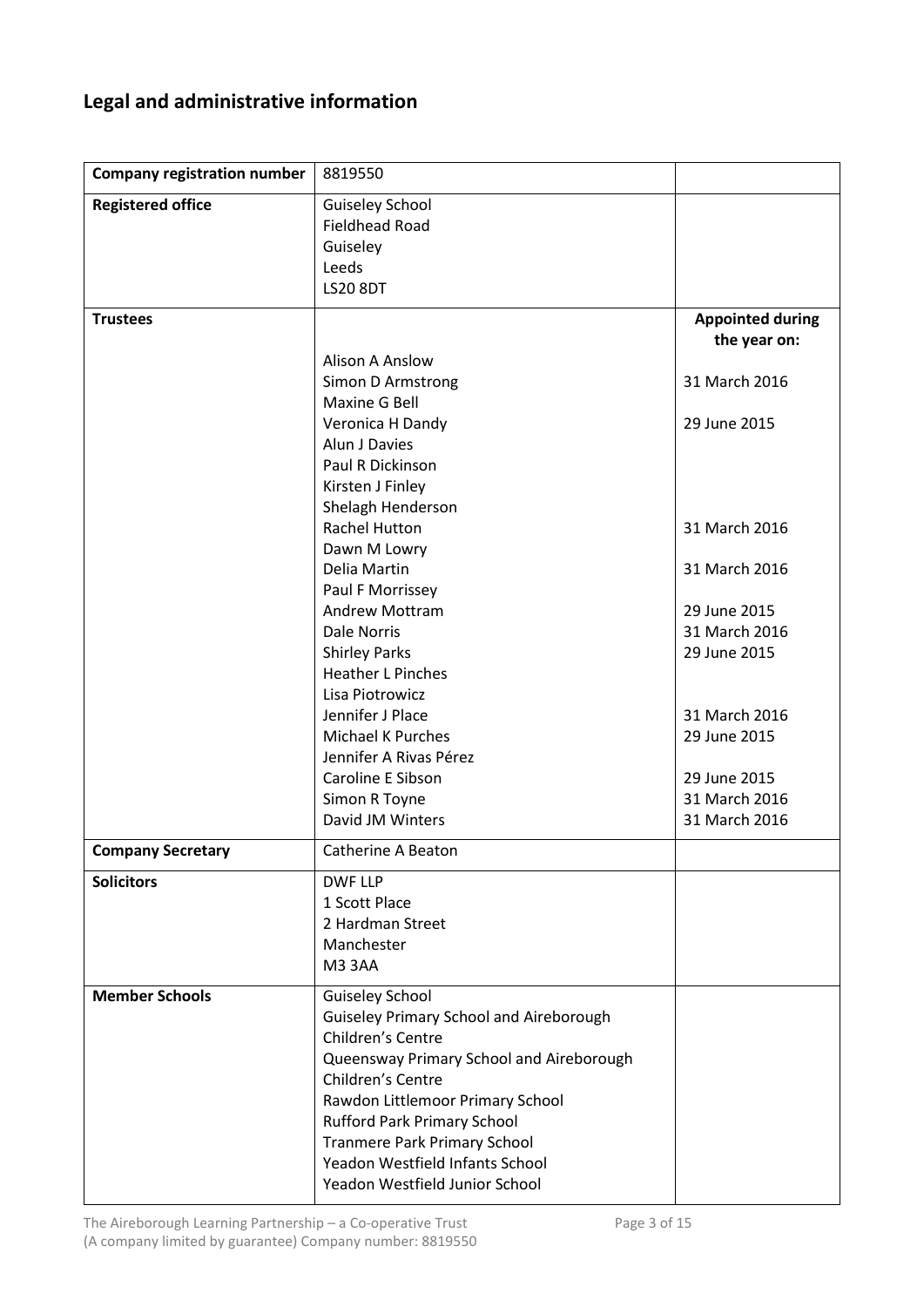| <b>Partner Schools</b>       | <b>Benton Park School</b><br>Hawksworth Primary School<br>NW SILC<br>Rawdon St. Peter's C of E VC Primary School |  |
|------------------------------|------------------------------------------------------------------------------------------------------------------|--|
| <b>Partner Organisations</b> | Aireborough Children's Services<br>Leeds City Council<br><b>Leeds Trinity University</b>                         |  |
| <b>Co-operative Partner</b>  | SA Soccer Ltd. (Previously 5's Soccer Yeadon Ltd.)                                                               |  |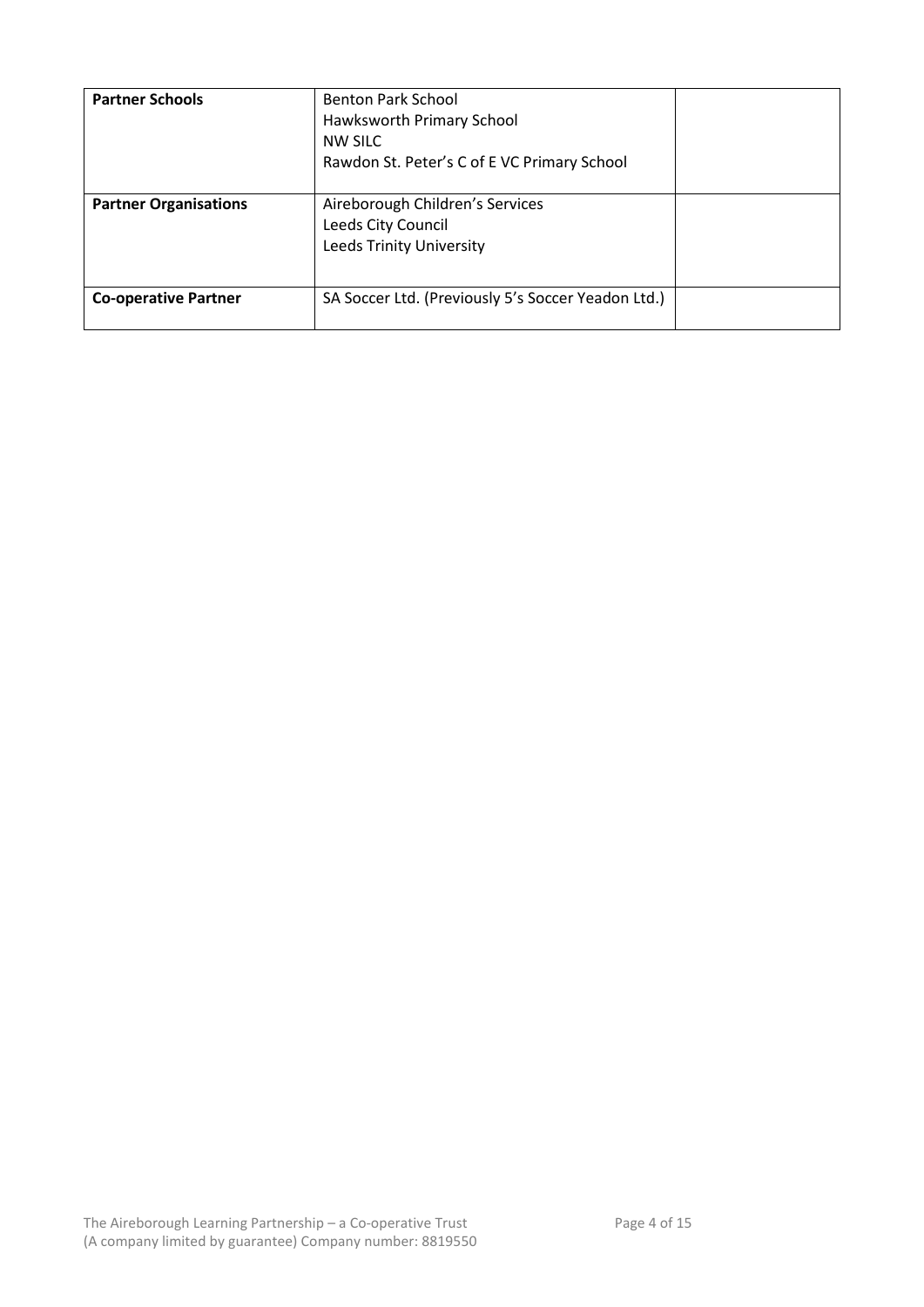# <span id="page-4-0"></span>**Report of the Trustees (incorporating the Directors' report) for the year ended on 31 March 2016**

The Trustees present their report and financial statements for the year ended 31 March 2016. The Trustees who are also directors for the Aireborough Learning Partnership for the purposes of company law and who served during the period and up to the date of this report are set out on page 3.

# <span id="page-4-1"></span>**Structure, governance and management**

# <span id="page-4-2"></span>**Company and charity status**

The Aireborough Learning Partnership – a Co-operative Trust is a charitable Trust and company limited by guarantee created under the auspices of the School Standards and Framework Act 1998 and uses a DfE approved model Memorandum and Articles of Association. The company was registered on 18 December 2013 with company number 8819550 and is a private company limited by guarantee. The Trust is not registered with the charity commission, as its income falls below the required threshold of £5,000 per year. The Trust will need to be registered during the next financial year as income is anticipated to be over this limit.

# <span id="page-4-3"></span>**Purpose of the Trust**

The Trust was set up to act as the foundation of the Schools for the purpose of the School Standards and Framework Act 1998 and as such administers and manages the property and other assets of The Aireborough Learning Partnership - a Co-operative Trust for the public benefit as defined by the Memorandum and Articles of Association.

The purpose of the Trust is set out in the objects of the Articles of Association:

The Objects of the Trust are to advance the education of the learners at the Schools, to advance the education of other members of the community, and otherwise to benefit the community, it being acknowledged that in carrying out the Objects the Trust must (where applicable) have regard to its obligation to promote community cohesion under the Education Acts.

It is intended that:

- the curriculum and ethos of the Schools will place an emphasis on, and include a commitment to students learning about, the Co-operative values, with the aim of encouraging all learners to become better citizens, not only while they are learners but during the rest of their lives;
- the Schools will actively participate in the work and activities of The Schools Co-operative Society and provide and receive support through the mutual support network for schools established by The Schools Co-operative Society; and
- the Trust will be a member of The Schools Co-operative Society

# <span id="page-4-4"></span>**Recruitment and appointment of Trustees**

Members of the Trust's Board are directors for the purpose of company law and Trustees for the purpose of charity law. The composition of the Trustee board is as follows:

- 2 Trustees appointed by each of the Member Schools
- 1 Trustee appointed by each organisation designated<sup>1</sup> as a partner organisation
- 2 Trustees appointed by the Forum<sup>2</sup> from amongst their number and
- 1 Trustee appointed by or with the approval of The Schools Co-operative Society.

# *Note 1: An organisation designated as a partner organisation in accordance with Article 13.1.4 of the Trust's Memorandum and Articles of Association.*

*Note 2: The Forum is a stakeholder group of people elected by each constituency of members.*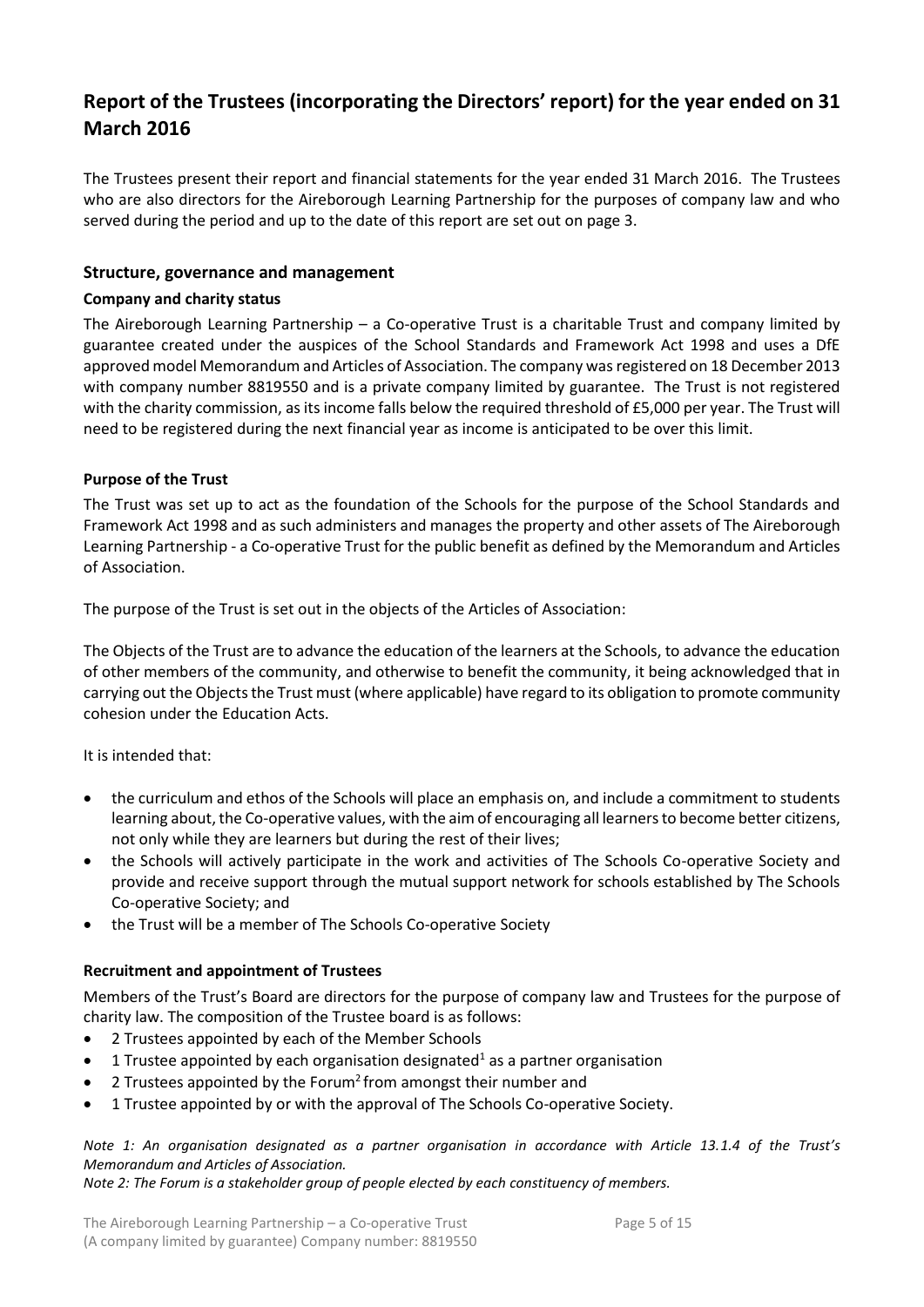# <span id="page-5-0"></span>**Members**

The subscribers to the Memorandum are the first members of the Trust.

Subject to any restrictions imposed by the Education Acts, membership of the Trust is open to any other individuals or organisations interested in promoting the Objects who qualify for membership of one of the constituencies specified below and are approved by the Trustees and consent in writing to become a member.

The Trust will have the following constituencies of members:

- 1. a learners constituency, open to learners currently registered at any of the Schools
- 2. a parents and carers constituency, open to any parent or registered carer of a learner currently registered at any of the Schools
- 3. a staff constituency, open to any person employed by any of the Schools
- 4. a local community constituency, open to any person who, in the absolute discretion of the Trustees, has a legitimate interest in any of the Schools
- 5. community organisations, open to any organisation , whether statutory, charitable, voluntary, or trading for social or commercial purposes, which in the absolute discretion of the Trustees, has a legitimate interest in any of the Schools

In addition, the Trust may have an Alumni constituency, open to anyone who was at any time a learner registered at any of the Schools.

# <span id="page-5-1"></span>**Governance**

The Trust Board meets at least three times a year and elects a Chair from amongst its number. During the year ended 31 March 2016 the Chair of the Trustee Board was Paul Morrissey until the 28 September 2015 when, at a meeting of the Trustees, Alison Anslow was appointed as Chair. The Trustee Board is responsible for the strategic direction and policy of the Trust.

#### <span id="page-5-2"></span>**Trustees' induction and training**

All Trustees are provided with induction training, including reference to the SOGGS<sup>3</sup> guidance booklet which explains the responsibilities of a charity Trustee and where to find further information about being a company director. Trustees are referred to the Articles of Association of the Trust and required to make themselves familiar with the provisions contained within this document.

#### <span id="page-5-3"></span>**Management**

During the year ended 31 March 2016 the five working parties initially established by the Trust Board to manage the operational objectives of the Trust were slightly amended to better suit the needs of the Trust for this year. The groups were originally set up to work on the following specific areas:

- 1. Partnership
- 2. Membership
- 3. Launch
- 4. Curriculum
- 5. Procurement

The new groups from July 2015 were:

- 1. Teaching and Learning
- 2. Development of Membership, Marketing and Events
- 3. Resources
- 4. Partnership and Community

*Note 3: SGOSS is a charity that exists to recruit volunteers with transferable skills to join governing bodies in schools*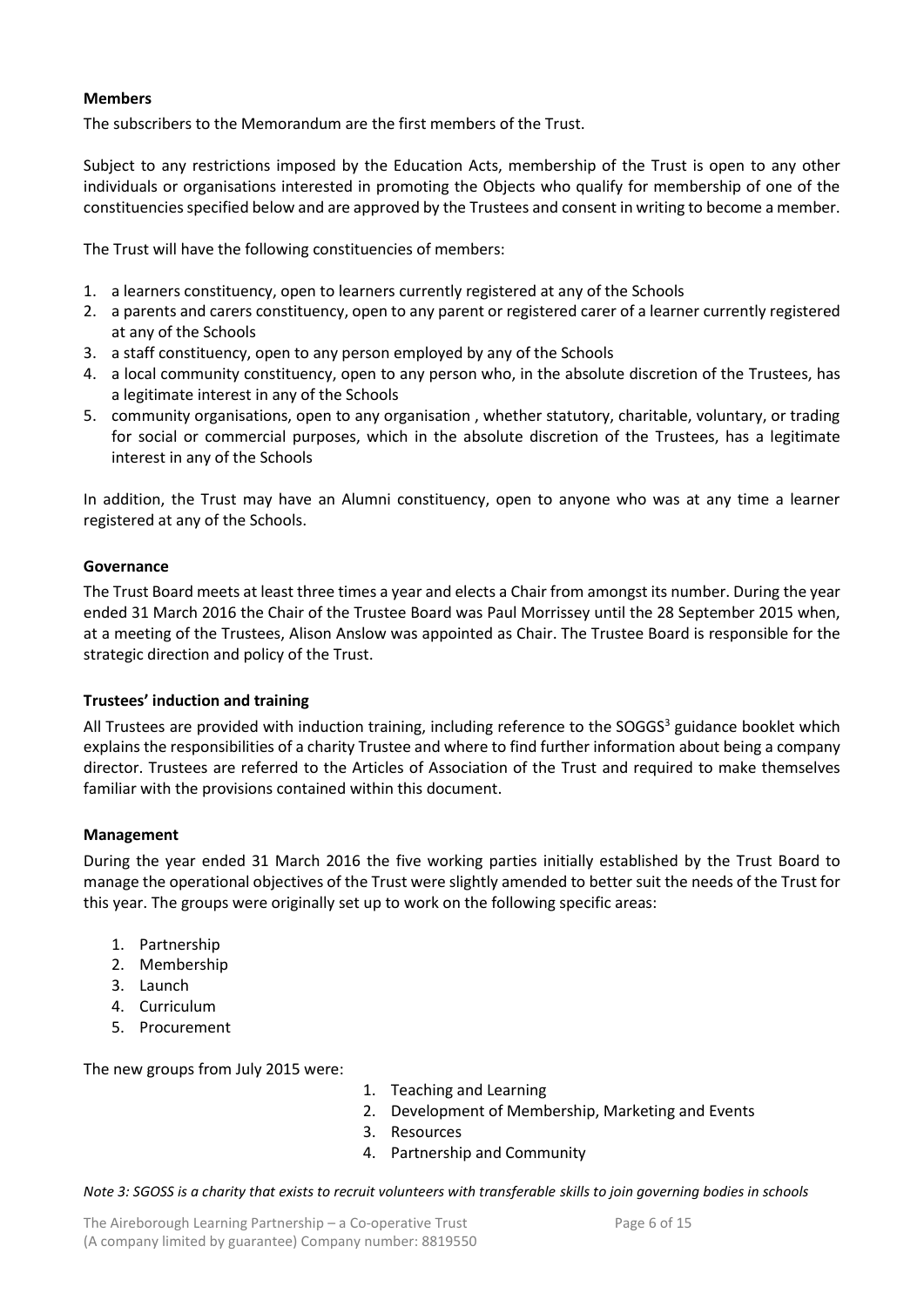The Partnership and Community group was then combined with the Teaching and Learning group from January 2016, as our key Partnership projects focused on Teaching and Learning.

# <span id="page-6-0"></span>**Risk Management**

The Trustees have assessed the major risks to which the charity is exposed and continue to monitor the arrangements and systems in place to mitigate those risks. The Trustees seek appropriate advice, for example, through Leeds City Council who are partners of the Trust.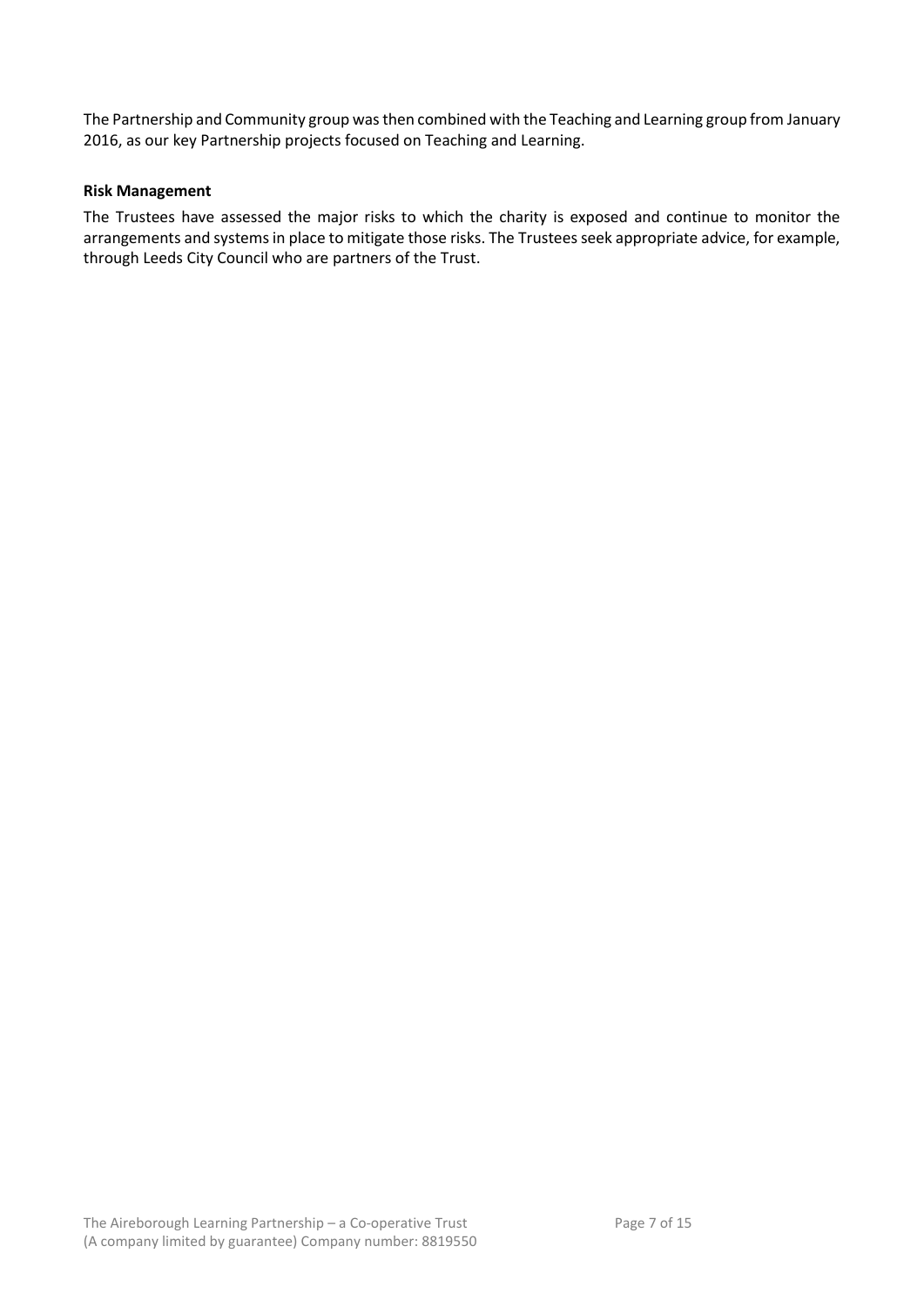# <span id="page-7-0"></span>**Vision and Values**

# <span id="page-7-1"></span>**Vision**

To raise aspirations and to create a vibrant learning network to benefit everyone in the Aireborough community.

# <span id="page-7-2"></span>**The Co-operative values**

Self-help, self-responsibility, democracy, equality, equity and solidarity.

# <span id="page-7-3"></span>**The Co-operative principles of membership**

Voluntary and open membership, democratic member control, member economic participation, autonomy and independence, education, training and information, cooperation among members, concern for the community.

# <span id="page-7-4"></span>**Key objectives**

- to raise standards and attainment for all children in the partnership
- to increase and create vibrant learning opportunities for all
- to create strong working relationships between all co-operative members
- to use resources in a more creative and collaborative way.

# <span id="page-7-5"></span>**Achievements and Performance**

During the year ended 31 March 2016 the Trustees have met three times for formal Trustee board meetings and the Headteachers have met as a sub-committee a further three times. The purpose of the sub-committee meetings is to develop the work of the working parties. The minutes of the sub-committee meetings are reported to the main Trust board. Reports from the working parties on their achievements and performance are presented below.

#### <span id="page-7-6"></span>**Teaching and Learning, Partnership and Community Report**

During the year five projects were developed with Leeds Trinity University. These were focused on:

- 1. Action Research projects by staff leading to impact on practice and process
- 2. CPD Middle and Senior Leadership
- 3. Raising Pupils' Aspirations to attend University
- 4. Literacy and early Language development early learning family intervention work
- 5. Adult engagement with further study and access to higher education

The projects are to commence after April 2016.

The group led a series of events to celebrate National Autism Week during 14 to 18 March 2016. These included events for students, parents and professionals to increase awareness and to share best practice.

Work was undertaken by all Trust primary schools to develop a consistent and coherent approach to developing a new system for assessment without levels. All primary headteachers within the Trust contributed to a significant piece of work, which culminated in an assessment handbook for all primary teachers. Headteachers from primary settings provided parent information events centrally at Trust high schools, and training was also provided in all settings to enable teachers to utilise this new resource. The handbook has allowed Trust schools to move smoothly from one assessment system to another and also to use a common language when discussing pupil progress. The Bishop Wheeler Catholic Academy Trust is also using this resource in all its primary settings, and families of schools in Skipton, Huddersfield and Sheffield have also received training on the use of the ALP system.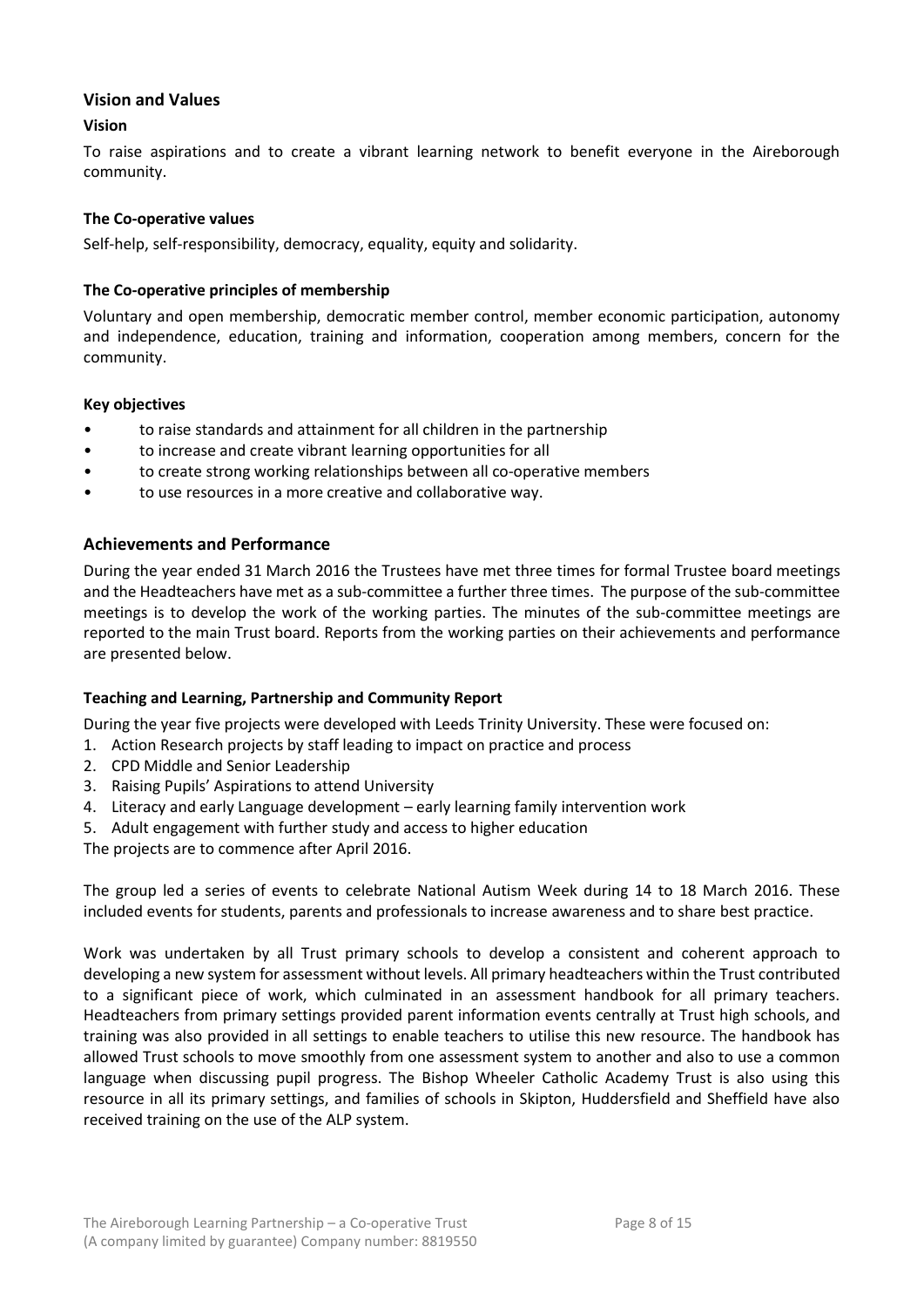# <span id="page-8-0"></span>**Development of Membership, Marketing and Events Report**

To promote the Trust in the local community and to develop the children and young people's sense of belonging to the Trust it was decided to hold an exhibition of art works from all of the Trust schools and invite members of the public to view the exhibition. This event was planned to be held on 14 & 15 June 2016 in the Trinity Church Hall in Rawdon.

The sixth form art students from Benton Park and Guiseley School went into the feeder schools to do a presentation on what was expected of them and to show the children some of their work. The theme of 'My Community' was chosen. The best piece of work from each year group would be displayed from the Primary schools and two pieces from each year groups from the two infant schools.

#### <span id="page-8-1"></span>**Resources report**

The most significant piece of work undertaken this year was to recognise the need for administrative support for the Trust. This led to the development of a job description and the successful appointment of an administrator for eight hours a week. The main purpose of the role is to provide administrative support and to co-ordinate activities and communication across the Trust members. The appointed person commenced in post in April 2016.

The group also successfully negotiated a bespoke service level agreement with Leeds City Council's Human Resources service, resulting in discounts being obtained for all Trust schools plus some additional days to use for professional development opportunities. During the year training events included sessions on Safe working practice; HR for Deputies and Assistant Heads and High Performance Work Culture.

#### <span id="page-8-2"></span>**Future plans**

As the income of the Trust will be above the £5,000 limit the Trust will be registered with the Charities Commission during the next financial year. The income will be derived from contributions from the Trust schools. The level of contribution will be materially increased to cover employee costs. As the financial contributions from schools and expenditure increase a discreet cost centre and budget needs to be established for the Trust.

With new partners joining the Trust and now being into the third year since the foundation of the Trust a review of our vision, mission and key objectives will be undertaken. These will inform our future plans and the key areas of focus for the coming year.

#### <span id="page-8-3"></span>**Volunteers**

The Trustees again give thanks this year to Emma Judson for her work on developing the Trust's website, which has been undertaken on a volunteer basis.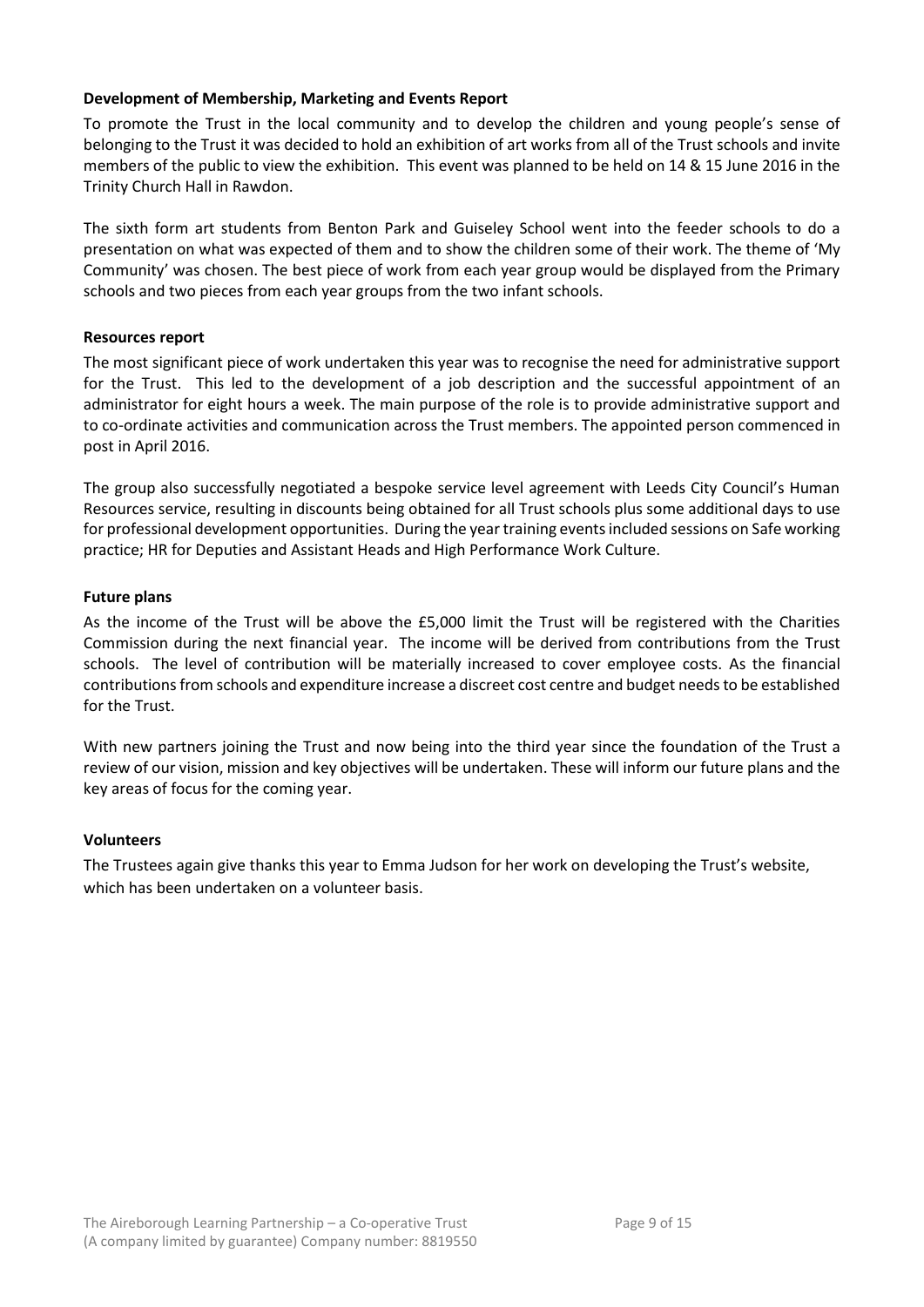# <span id="page-9-0"></span>**Financial Statements**

# <span id="page-9-1"></span>**Statement of the Trustees' responsibilities**

The Trustees, who are also directors of The Aireborough Learning Partnership – a Co-operative Trust for the purposes of company law, are responsible for preparing the Trustees' annual report and the financial statements in accordance with applicable law and generally accepted accounting practices.

Company law requires the Trustees to prepare financial statements for each financial period which give a true and fair view of the state of affairs of the charitable company and of the incoming resources and application of resources, including the income and expenditure of the charitable company for that period. In preparing these financial statements the Trustees are required to:

- Select suitable accounting policies and apply them consistently
- Observe the methods and principles in the charities SORP (Statement of Recommended Practice)
- Make judgements and estimates that are reasonable and prudent
- State whether applicable UK accounting standards have been followed, subject to any material departures disclosed and explained in the financial statements
- Prepare the financial statements on the going concern basis unless it is inappropriate to presume that the charitable company will continue in operation.

The Trustees are responsible for keeping proper accounting records which disclose with reasonable accuracy at any time the financial position of the charitable company and which enable them to ensure that the financial statements comply with the Companies Act 2006. They are also responsible for safeguarding the assets of the charitable company and hence for taking reasonable steps for the prevention and detection of fraud and other irregularities.

# **Small company provisions**

This report has been prepared in accordance with the special provisions for small companies under part 15 of the Companies Act 2006.

**On behalf of the Board of Trustees**

Catherine ABcton

**Catherine A Beaton Company Secretary 27 June 2016**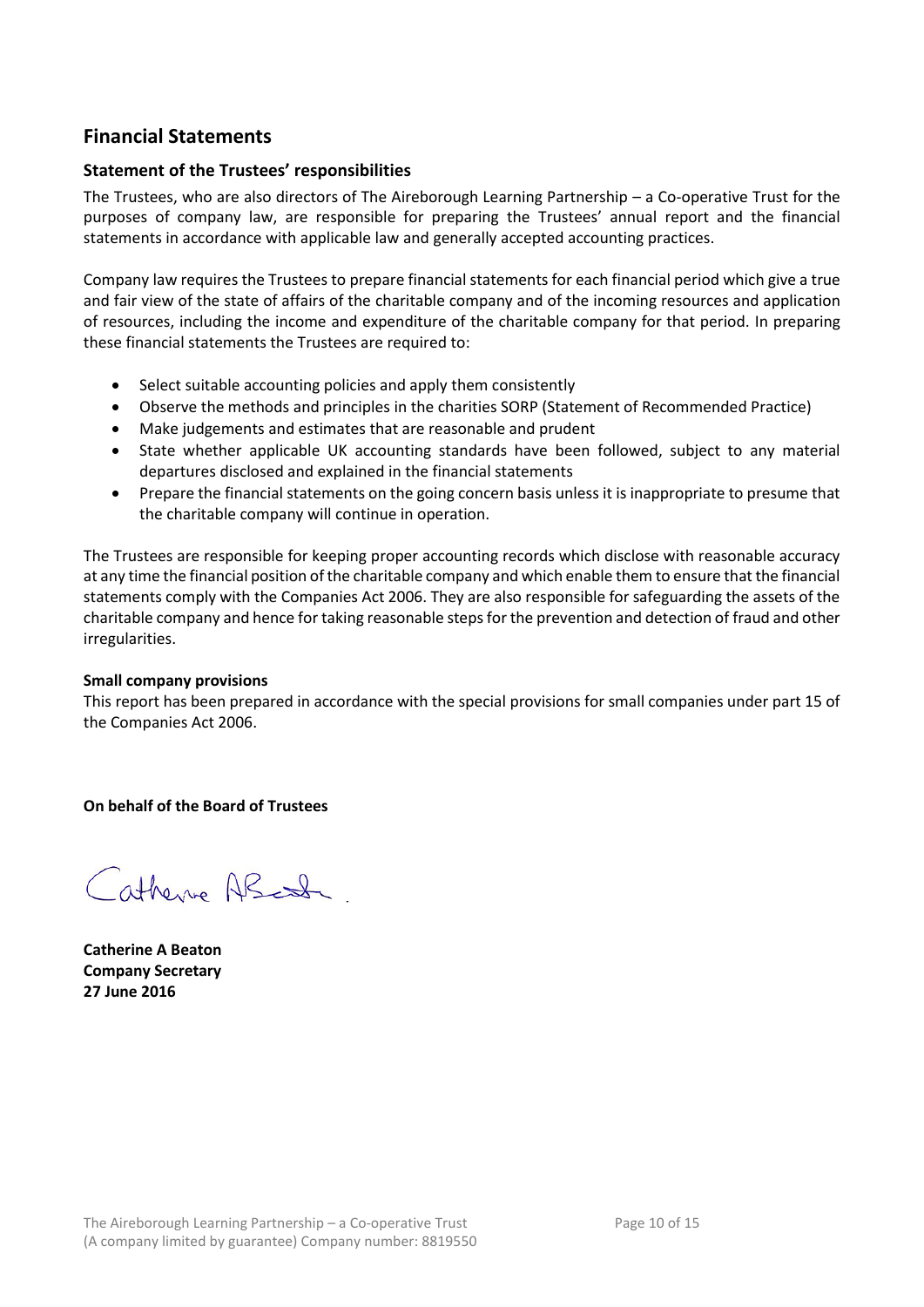<span id="page-10-0"></span>**Statement of financial activities, incorporating the income and expenditure account, for the year ended 31 March 2016**

|                                                  | <b>Notes</b> | Year ended<br>31 March<br>2016 | Period ended<br>31 March<br>2015 |
|--------------------------------------------------|--------------|--------------------------------|----------------------------------|
|                                                  |              | £                              | £                                |
| <b>Incoming resources</b>                        |              |                                |                                  |
| Contributions from member and partner schools    | 4            | 1,200                          | 1,800                            |
| <b>Total incoming resources</b>                  |              | 1,200                          | 1,800                            |
| <b>Resources expended</b>                        |              |                                |                                  |
| Charitable activities                            | 5            | 0                              | 901                              |
| Governance costs                                 | 7            | 1,067                          | 309                              |
| <b>Total resources expended</b>                  |              | 1,067                          | 1,210                            |
| Net incoming/(outgoing) resources for the period |              | 133                            | 590                              |
| Total funds brought forward at 01 April 2015     |              | 590                            | 0                                |
| Total funds carried forward at 31 March 2016     |              | 723                            | 590                              |

The notes on pages 14 to 16 form an integral part of these financial statements.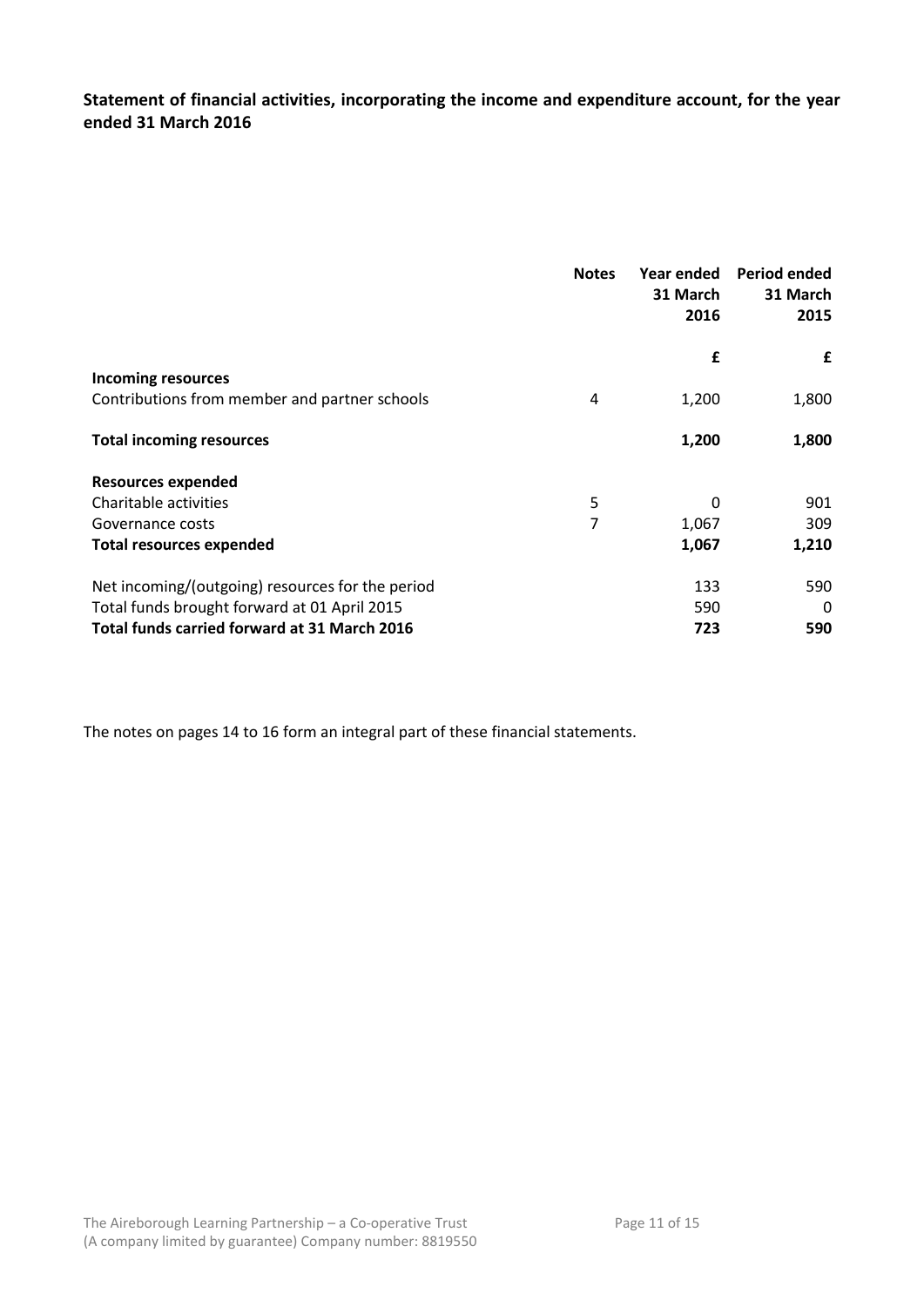# <span id="page-11-0"></span>**Balance sheet as at 31 March 2016**

|                                                | <b>Notes</b> | 31 March<br>2016 | 31 March<br>2015 |
|------------------------------------------------|--------------|------------------|------------------|
|                                                |              | £                | £                |
| <b>Current assets</b>                          |              |                  |                  |
| Current balance held on account                |              | 0                | 590              |
| Contributions due from Trust schools           |              | 1,200            | 0                |
|                                                |              | 1,200            | 590              |
| Creditors: amounts falling due within one year | 10           |                  |                  |
| Current balance held on account                |              | 477              | 0                |
| Net current assets                             |              | 723              | 590              |
| <b>Net assets</b>                              | 11           | 723              | 590              |
| <b>Funds</b>                                   |              |                  |                  |
| Unrestricted income funds                      | 12           | 723              | 590              |
| <b>Total funds</b>                             |              | 723              | 590              |

In approving these financial statements as Trustees of the company we hereby confirm that:

- 1. for the period stated above the company was entitled to the exemption from audit requirements conferred by section 477 of the Companies Act 2006
- 2. no notice has been deposited at the registered office of the company pursuant to section 476 of the Companies Act 2006 requesting that an audit be conducted for the year ended 31 March 2016
- 3. we acknowledge our responsibilities for:
	- 3.1. ensuring that the company keeps proper accounting records which comply with section 386 of the Companies Act 2006 and
	- 3.2. preparing financial statements which give a true and fair view of the state of affairs of the company at the end of the financial period and of it profit and loss for the period then ended in accordance with the requirements of sections 394 and 395 and which otherwise comply with the provisions of the Companies Act relating to financial statements, so far as applicable to the company.

These financial statements are prepared in accordance with the special provisions of Part 15 of the Companies Act 2006 relating to small companies and in accordance with the Financial Reporting Standard for Smaller Entities (effective April 2008).

The financial statements were approved by the board of on Monday, 27 June 2016 and signed on its behalf by

# **Alison Anslow Chair of Trustees**

The notes on pages 14 to 16 form an integral part of these financial statements.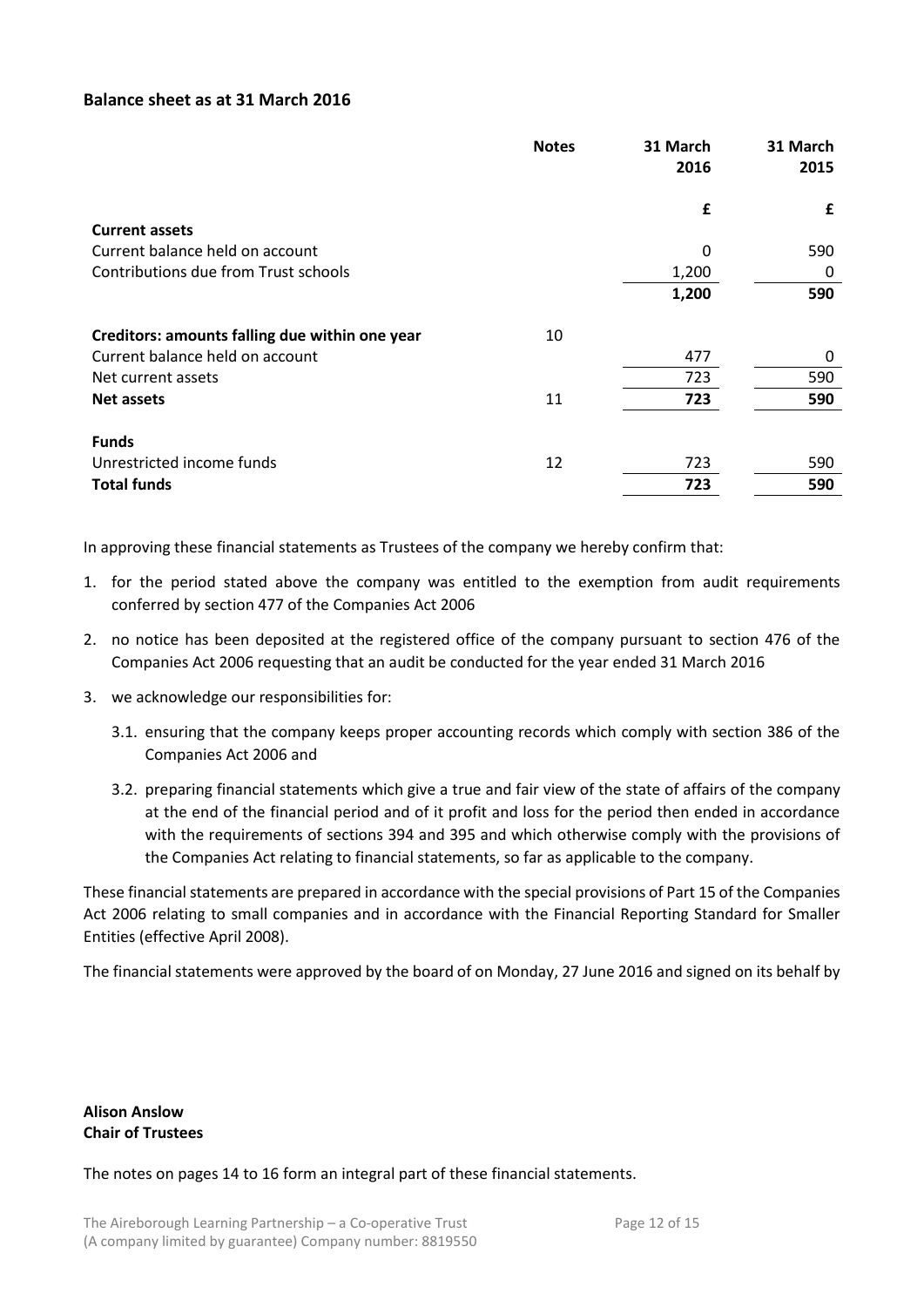### <span id="page-12-0"></span>**Notes to the accounts**

#### **1. Basis of preparation**

These accounts have been prepared on the basis of historic cost in accordance with Accounting & Reporting by Charities - Statement of Recommended Practice (SORP 2005) and with Accounting Standards and with the Charities Act 1993 and the Companies Act 2006.

#### **2. Accounting policies**

The principal accounting policies are summarised below. The accounting policies have been applied consistently throughout the accounting period.

#### **2.1. Incoming resources**

Incoming resources are included in the Statement of Financial Activities (SoFA) when:

- the charity becomes entitled to the resources
- the Trustees are virtually certain they will receive the resources and
- the monetary value can be measured with sufficient reliability.

Where incoming resources have related expenditure the incoming resources and related expenditure are reported gross in the SoFA.

Grants and donations are only included in the SoFA when the charity has unconditional entitlement to the resources and are recognised in full in the year in which they are receivable.

Income from investments is included in the year in which it is receivable.

Donated services and facilities are only included in incoming resources (with an equivalent amount in resources expended) where the benefit to the charity is reasonably quantifiable, measurable and material. The value placed on these resources is the estimated value to the charity of the service or facility received.

The value of any voluntary help received is not included in the accounts but is described in the Trustees' annual report.

#### **2.2. Resources expended**

Expenditure is recognised on an annual basis as a liability is incurred. Expenditure includes any VAT which cannot be fully recovered and is reported as part of the expenditure to which it relates.

Charitable expenditure comprises those costs incurred by the charity in the delivery of the activities and services for its beneficiaries. It includes both costs that can be allocated directly to such activities and those costs of an indirect nature necessary to support them.

#### **3. Investment income**

There was no investment income received during the period.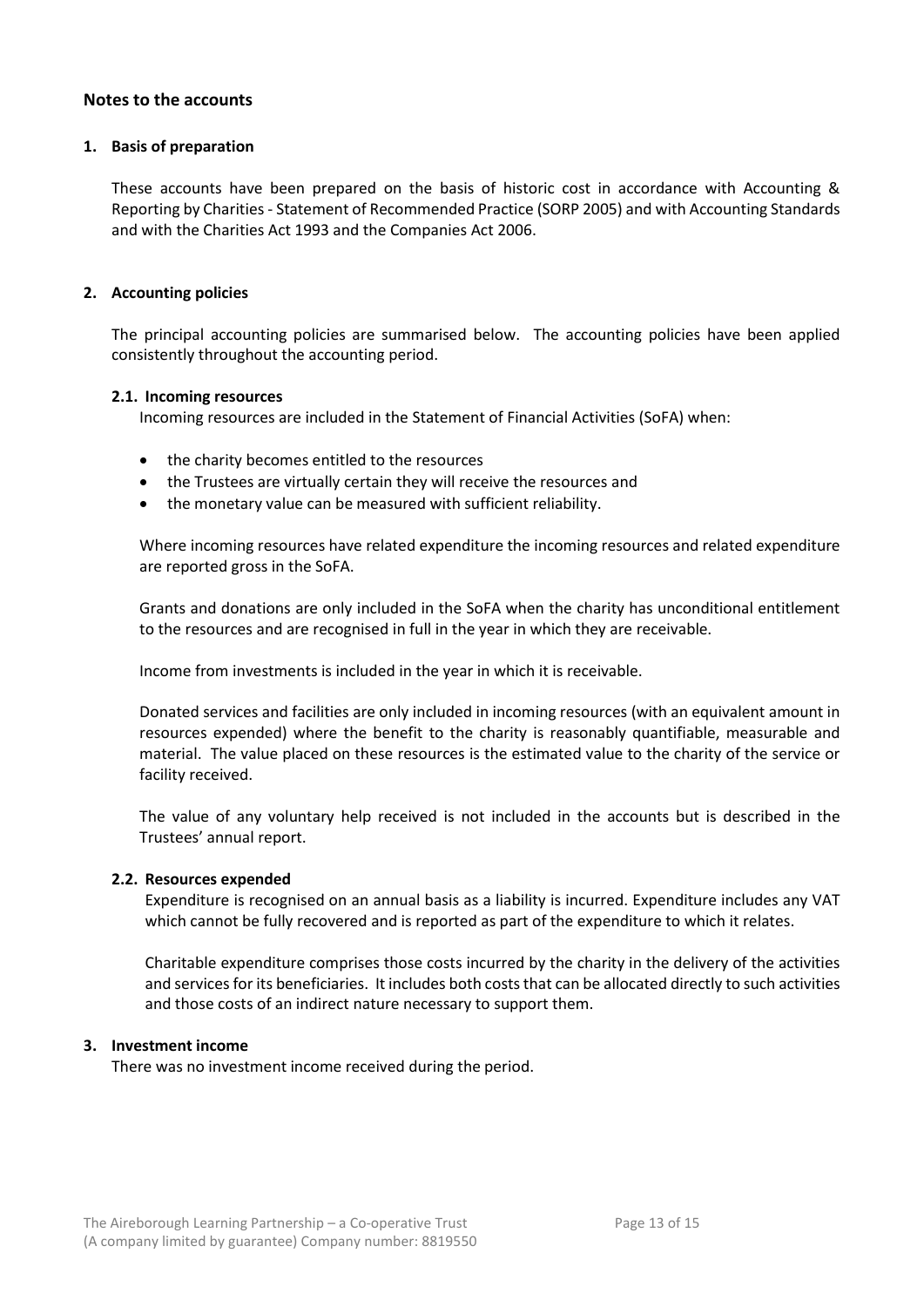#### 4. **Incoming resources from charitable activities**

|                                                   | <b>Unrestricted funds</b> | Year ended<br>31 March<br>2016 | Period ended<br>31 March<br>2015        |
|---------------------------------------------------|---------------------------|--------------------------------|-----------------------------------------|
| <b>Contributions from Trust schools</b>           | £1,200                    | £1,200                         | £1,800                                  |
| 5. Cost of charitable activities $-$ by fund type | <b>Unrestricted funds</b> | Year ended<br>31 March<br>2016 | <b>Period ended</b><br>31 March<br>2015 |
| Launch event costs                                | <u>£0</u>                 | <u>£0</u>                      | £901                                    |

#### **6. Cost of charitable activities - by activity**

|                    | <b>Activities undertaken directly</b> | Year ended<br>31 March | Period ended<br>31 March |
|--------------------|---------------------------------------|------------------------|--------------------------|
|                    |                                       | 2016                   | 2015                     |
| Launch event costs | £0                                    | £0                     | £901                     |

#### **7. Governance costs**

|                                 | <b>Unrestricted funds</b> | <b>Year Ended 31</b><br><b>March 2016</b> | Period ended 31<br><b>March 2015</b> |
|---------------------------------|---------------------------|-------------------------------------------|--------------------------------------|
| Web hosting                     | 35                        | 35                                        | £158                                 |
| Meeting costs                   | 19                        | 19                                        | £98                                  |
| Company secretary costs         | 1,000                     | 1,000                                     | £40                                  |
| Companies House - Annual Return | 13                        | 13                                        | £13                                  |
|                                 | £1,067                    | £1,067                                    | £309                                 |

#### **8. Employees**

Since the foundation of the Trust there have not been any employees within the reporting period. The Trust has been administered by the staff of the schools and partner organisations, using their own facilities, and has relied otherwise on voluntary help, so there are no support costs and no expenses are paid to Trustees. The Trust has no employees and incurs no cost in relation to employees. This position has changed from April 2016, when one employee was appointed.

#### **9. Taxation**

The charity's activities fall within the exemptions afforded by the provisions of the Income and Corporation Taxes act 1988. Accordingly, there is no taxation charge in these accounts.

#### **10. Creditors**

As at 31 March 2016 a balance of £1,200 was due from member and partner schools. This was not collected prior to the year-end as the Trust is waiting for a discreet cost centre to be established within Leeds City Council's financial management system. There were no accruals or other deferred income at the year end.